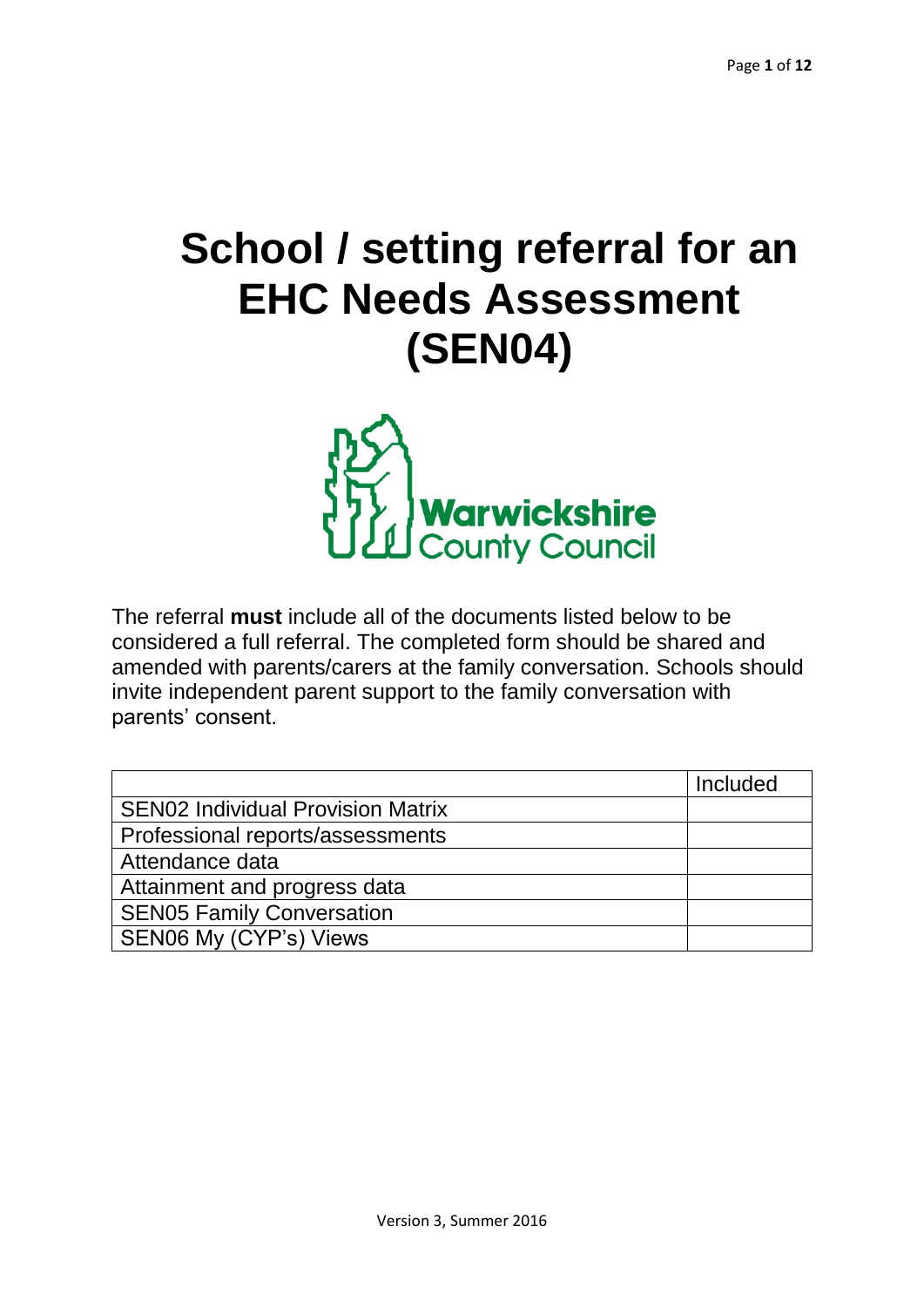# **Part 1**

# **Child/Young Person's Details**:

| Surname             |          |
|---------------------|----------|
| Forename            |          |
| <b>Middle Names</b> |          |
| Date of Birth       | Gender   |
| Home Language       | Religion |
| <b>UPN</b>          |          |
| NHS No.             |          |
| Care First No.      |          |

|                               | Please |                                    | Please |
|-------------------------------|--------|------------------------------------|--------|
| <b>Ethnicity</b>              | tick   |                                    | tick   |
| Asian - Bangladeshi           |        | Mixed - White & Black Caribbean    |        |
| Asian - Indian                |        | Other Asian Background             |        |
| Asian - Pakistani             |        | <b>Other Black Background</b>      |        |
| <b>Black - African</b>        |        | <b>Other Mixed Background</b>      |        |
| Black - Caribbean             |        | <b>Other White Background</b>      |        |
| Chinese                       |        | <b>Traveller of Irish Heritage</b> |        |
| Gypsy/Roma                    |        | <b>White British</b>               |        |
| Mixed - White & Asian         |        | White Irish                        |        |
| Mixed - White & Black African |        | Other                              |        |
|                               |        | Refused                            |        |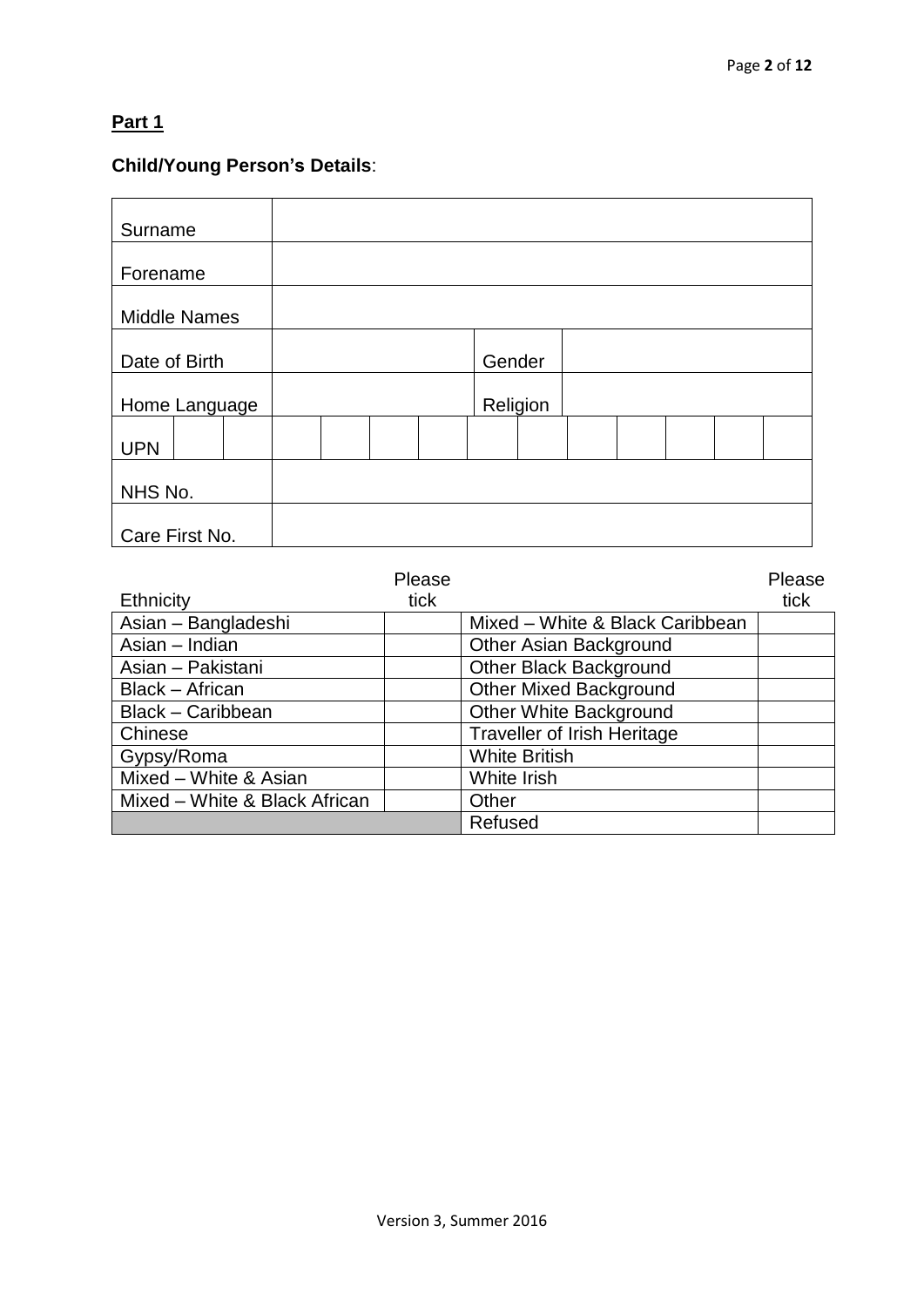#### **Contact Details:**

#### Child/Young Person's main home address \*

(If parents live separately and the child/young person spends time living with both parents, the address must be the address where the child/young person lives for more than 50% of the year.)

| Flat/Apartment Name or Number |  |
|-------------------------------|--|
|                               |  |
| <b>House Name of Number</b>   |  |
|                               |  |
| <b>Street Name</b>            |  |
|                               |  |
| Locality                      |  |
|                               |  |
| Town                          |  |
|                               |  |
| County                        |  |
|                               |  |
| Post Code                     |  |
|                               |  |
| Telephone                     |  |

Is the above address a foster carer(s) address? YES / NO

If YES, name of Foster Carer(s):\_\_\_\_\_\_\_\_\_\_\_\_\_\_\_\_\_\_\_\_\_\_\_\_\_\_\_\_\_\_\_\_\_\_\_\_\_\_\_\_\_

Is the child/young person in the care of Social Services? YES / NO

If YES:

| Local Authority with Parental Responsibility |  |
|----------------------------------------------|--|
| Name of Social Worker                        |  |
|                                              |  |
| Address                                      |  |
| <b>Telephone Number</b>                      |  |
|                                              |  |
| E-mail Address                               |  |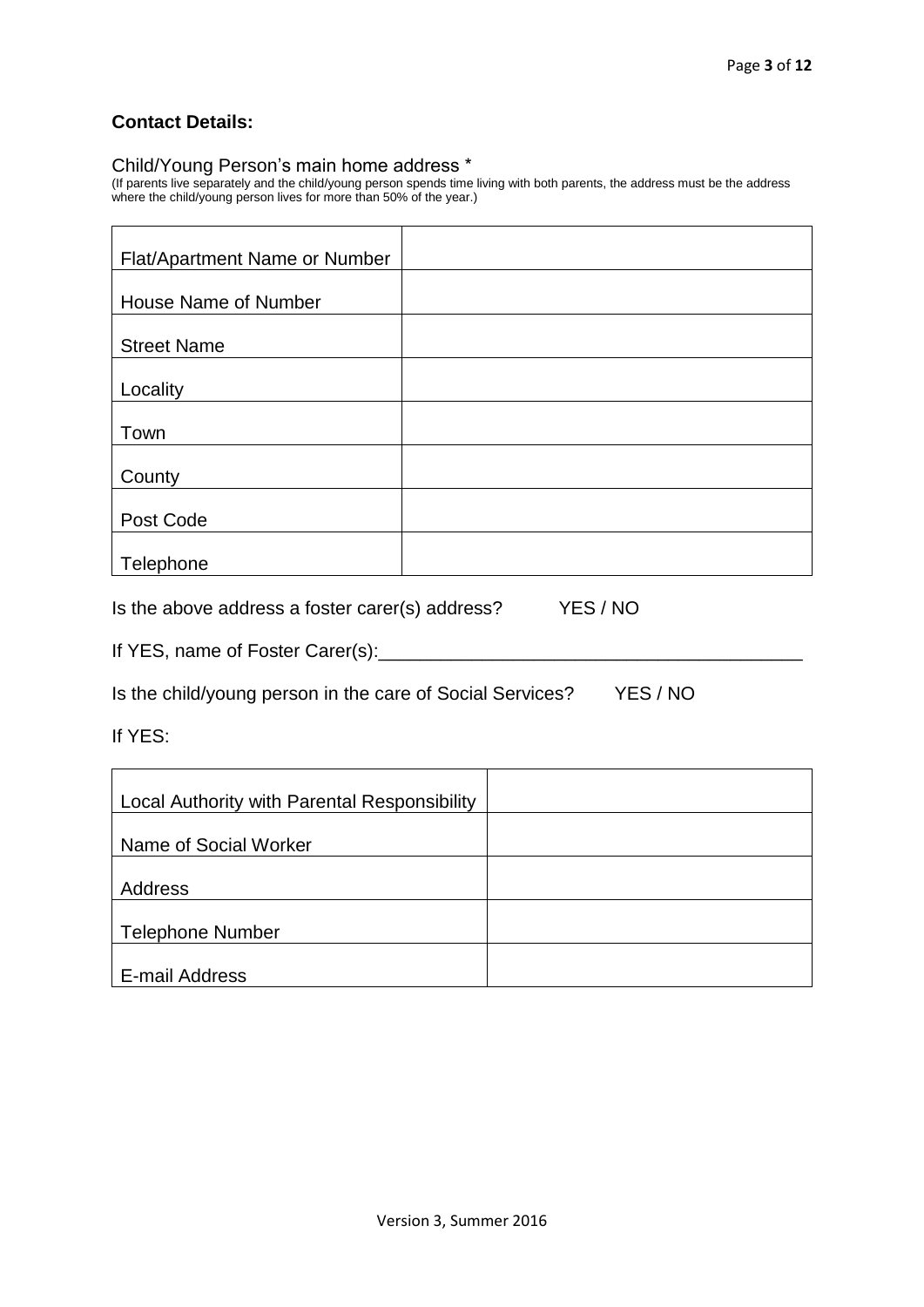# Parent / Guardian Details (1) \*

| Title                                 | Surname | Forename |  |
|---------------------------------------|---------|----------|--|
| Relationship to Child/Young<br>Person |         |          |  |
| Mobile Telephone No                   |         |          |  |
| Work Telephone No                     |         |          |  |
| <b>Private E-mail Address</b>         |         |          |  |

Parent / Guardian's Address, if different from child/young person \*

| Flat/Apartment Name or Number |  |
|-------------------------------|--|
|                               |  |
| House Name of Number          |  |
|                               |  |
| <b>Street Name</b>            |  |
|                               |  |
| Locality                      |  |
|                               |  |
| Town                          |  |
|                               |  |
| County                        |  |
|                               |  |
| Post Code                     |  |
|                               |  |
| Telephone                     |  |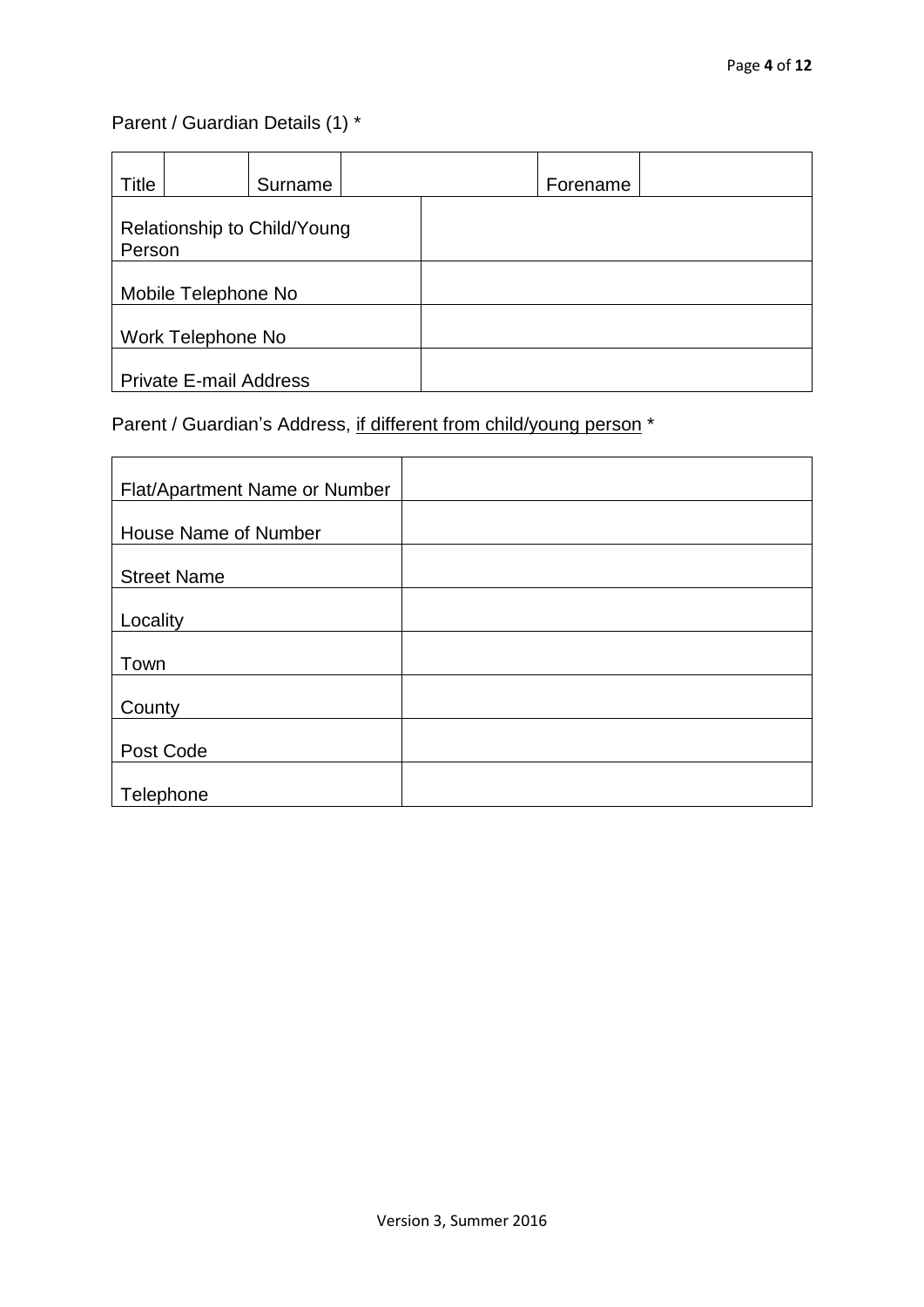# Parent / Guardian Details (2) \*

| Title                                 | Surname | Forename |  |
|---------------------------------------|---------|----------|--|
| Relationship to Child/Young<br>Person |         |          |  |
| Mobile Telephone No                   |         |          |  |
| Work Telephone No                     |         |          |  |
| <b>Private E-mail Address</b>         |         |          |  |

## Parent / Guardian's Address, if different from child/young person and/or different from Parent (1) \*

| Flat/Apartment Name or Number |  |
|-------------------------------|--|
| House Name of Number          |  |
| <b>Street Name</b>            |  |
| Locality                      |  |
| Town                          |  |
| County                        |  |
| Post Code                     |  |
| Telephone                     |  |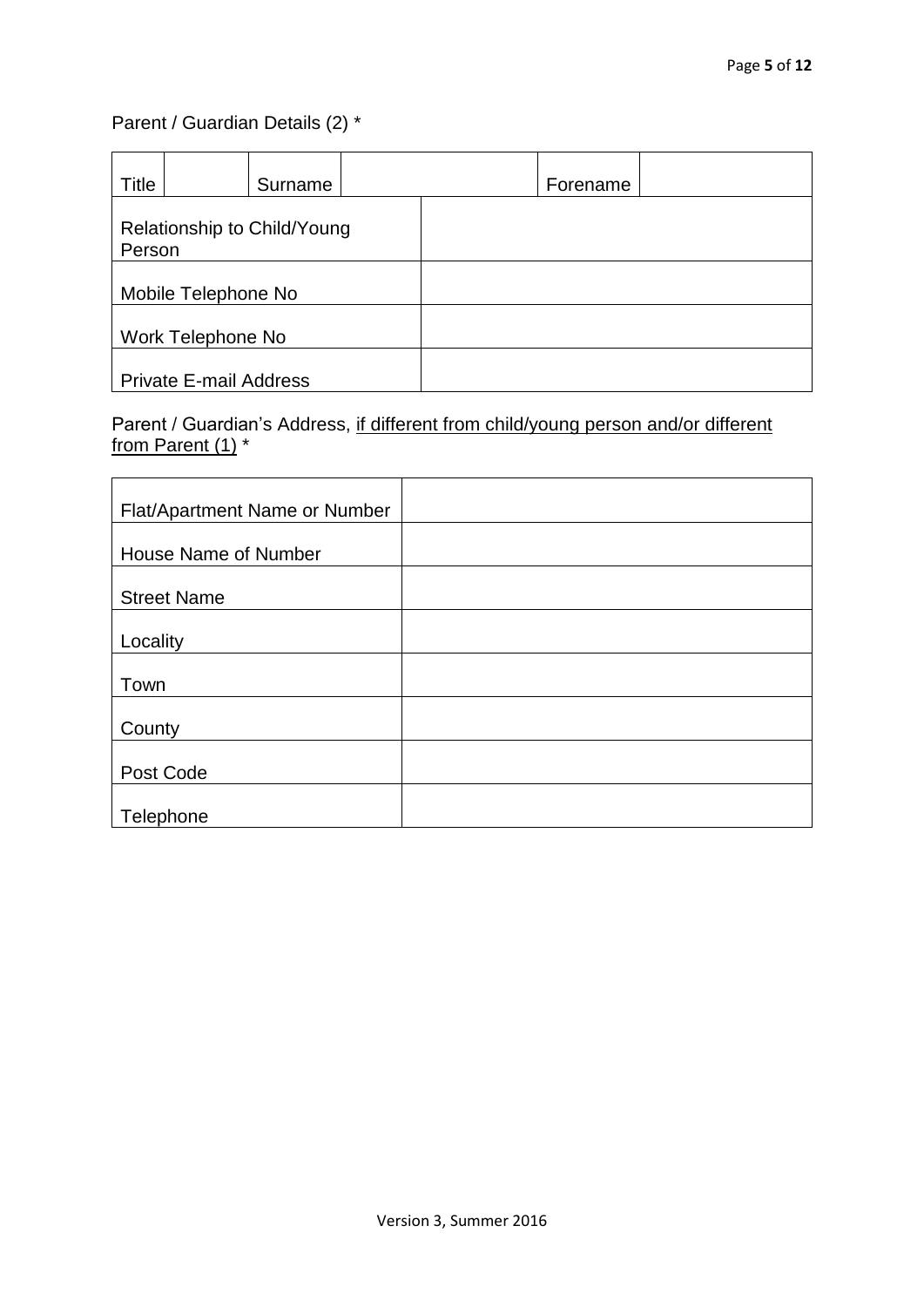Are there any other adults with parental responsibility for this child/young person? The contract of the contract of the contract of the YES / NO

If YES, please give details below.

 $\mathsf{L}$ 

| Do parents have any access issues eg:                                                | Yes | <b>No</b> |
|--------------------------------------------------------------------------------------|-----|-----------|
| disability, a literacy barrier                                                       |     |           |
| If yes please provide details of any reasonable adjustments that the LA will need to |     |           |
| take into account to support the family through this process.                        |     |           |
|                                                                                      |     |           |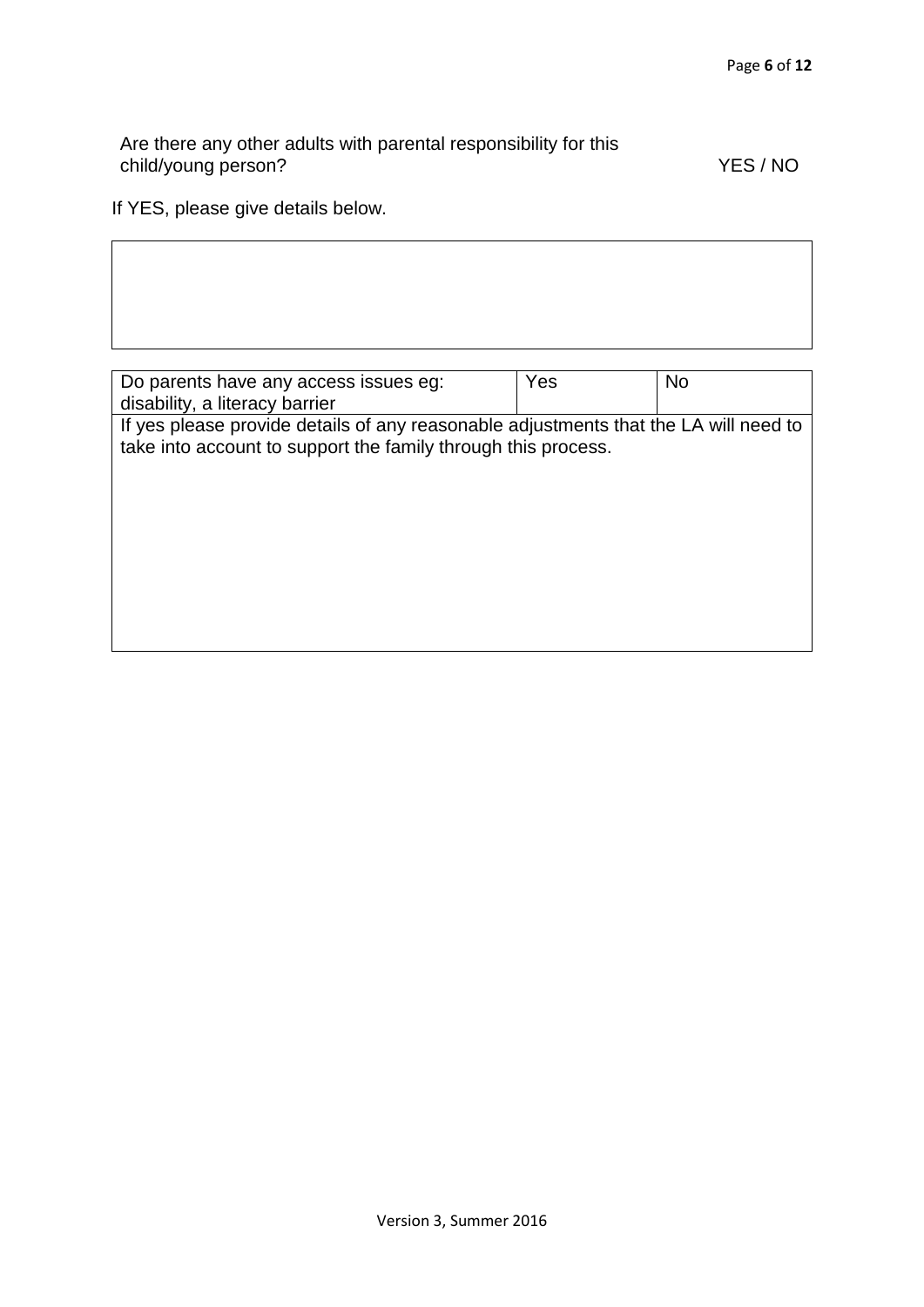## **Part 2**

### **Reasons for request**

#### Placement History

| <b>Current School/Setting</b> | <b>State Date</b> |               |
|-------------------------------|-------------------|---------------|
|                               |                   |               |
| Previous School/Setting(s)    | <b>Start Date</b> | Date off roll |
|                               |                   |               |
|                               |                   |               |
|                               |                   |               |
|                               |                   |               |

Is this child/young person registered or taught predominantly outside of his/her chronological year group? YES / NO

If YES, please give details:

| Please indicate the primary area(s) of need identified. Please prioritise |                      |                      |                                 |  |
|---------------------------------------------------------------------------|----------------------|----------------------|---------------------------------|--|
| (1,2-primary/secondary need)                                              |                      |                      |                                 |  |
| <b>Cognition</b>                                                          | <b>Communication</b> | Social,              | <b>Physical/Sensory/Medical</b> |  |
| and                                                                       | and Interaction      | <b>Emotional and</b> |                                 |  |
| Learning                                                                  |                      | <b>Mental Health</b> |                                 |  |
| Moderate                                                                  | Speech and           | Social               | <b>Physical difficulties</b>    |  |
| learning                                                                  | language             | difficulties         |                                 |  |
| difficulties                                                              | difficulties         |                      |                                 |  |
| <b>Specific</b>                                                           | <b>Autistic</b>      | Emotional            | Visual impairment               |  |
| learning                                                                  | Spectrum             | difficulties         |                                 |  |
| difficulties                                                              | <b>Disorder</b>      |                      |                                 |  |
| <b>Severe</b>                                                             | Social               | Mental               | Hearing impairment              |  |
| learning                                                                  | communication        | health               |                                 |  |
| difficulties                                                              | difficulties         | difficulties         |                                 |  |
| Profound                                                                  |                      | ADD/ADHD             | <b>Medical difficulties</b>     |  |
| and                                                                       |                      |                      |                                 |  |
| multiple                                                                  |                      |                      |                                 |  |
| learning                                                                  |                      |                      |                                 |  |
| difficulties                                                              |                      |                      |                                 |  |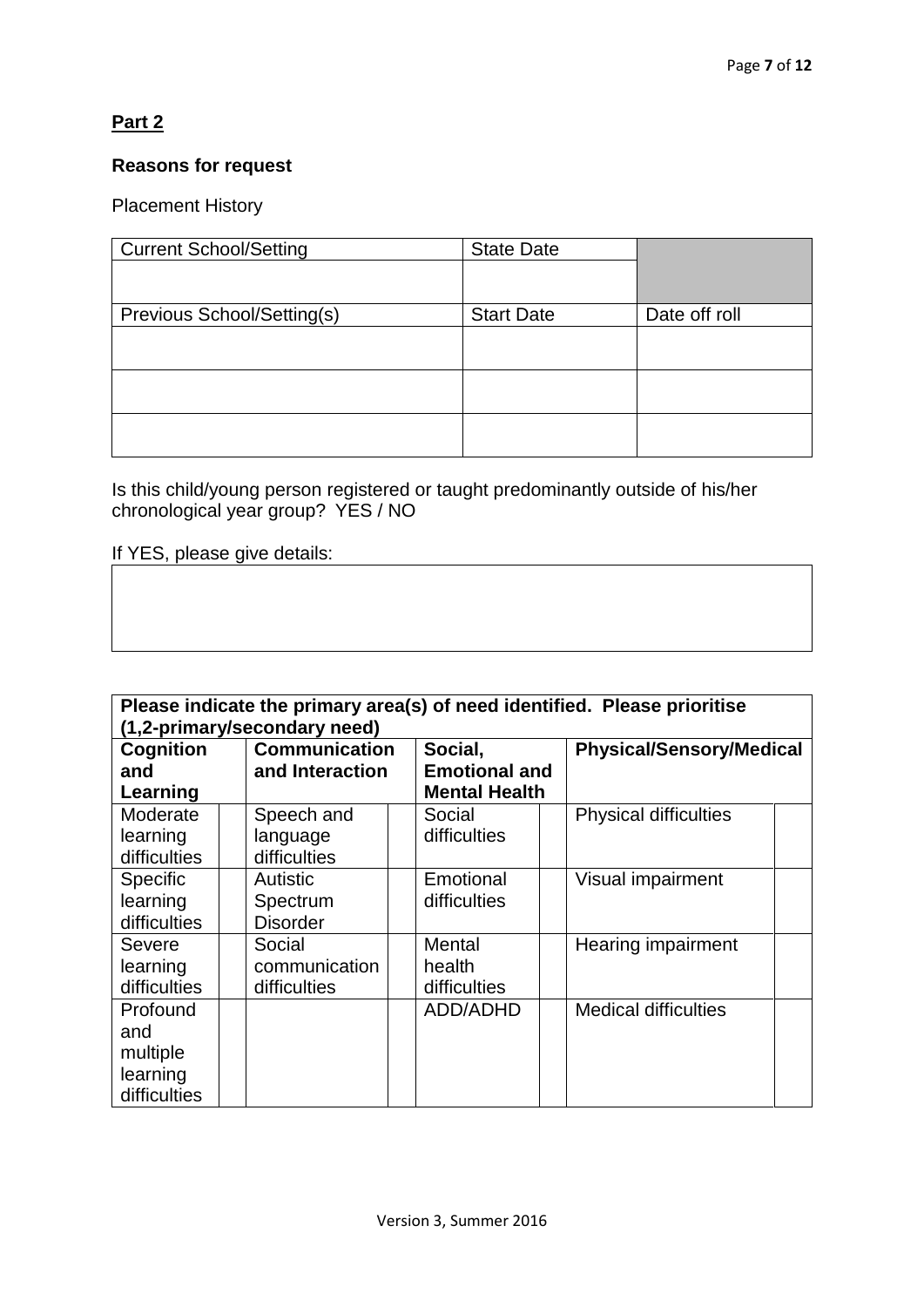## **Explain the reason(s) for requesting this EHC assessment**

You should consider the following areas

| Education and learning - for life and work  |
|---------------------------------------------|
|                                             |
|                                             |
|                                             |
|                                             |
|                                             |
|                                             |
| Communication and interaction               |
|                                             |
|                                             |
|                                             |
|                                             |
|                                             |
|                                             |
| Friendships and relationships               |
|                                             |
|                                             |
|                                             |
|                                             |
|                                             |
|                                             |
| Behaviour and emotional needs               |
|                                             |
|                                             |
|                                             |
|                                             |
|                                             |
|                                             |
| Independence                                |
|                                             |
|                                             |
|                                             |
|                                             |
|                                             |
|                                             |
| Physical sensory and health needs           |
|                                             |
|                                             |
|                                             |
|                                             |
|                                             |
|                                             |
| Support for the family eg: CAF, Social Care |
|                                             |
|                                             |
|                                             |
|                                             |
|                                             |
|                                             |
|                                             |

(This section may increase to several pages)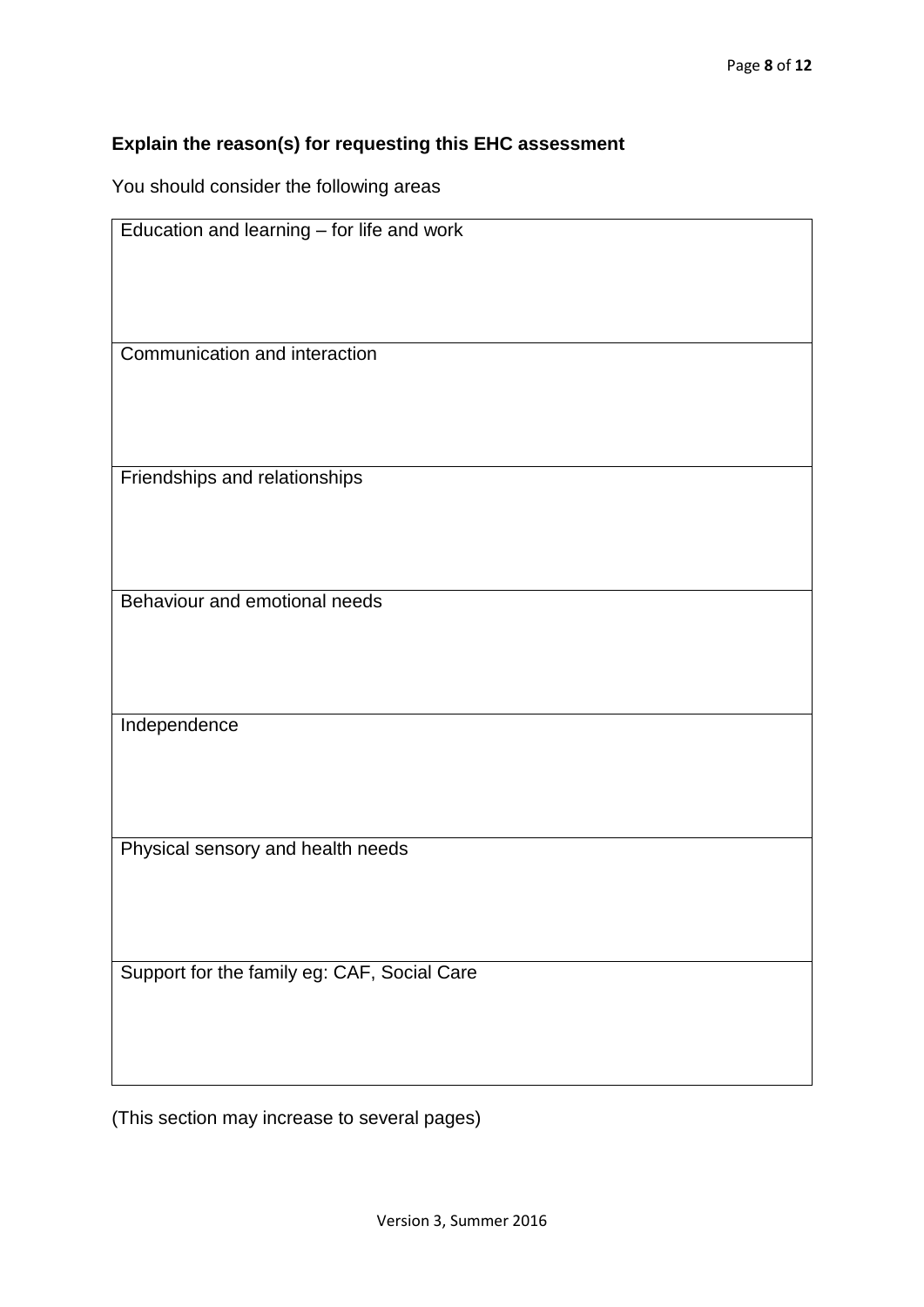| <b>Service</b> | <b>Name of professional</b><br>and contact details | Date of<br>visit,<br>assessment<br>or<br>intervention | Outcome (e.g. advice,<br>assessment,<br>discharge) |
|----------------|----------------------------------------------------|-------------------------------------------------------|----------------------------------------------------|
| Educational    |                                                    |                                                       |                                                    |
| Psychology     |                                                    |                                                       |                                                    |
| <b>EIS</b>     |                                                    |                                                       |                                                    |
| <b>IDS</b>     |                                                    |                                                       |                                                    |
| Speech and     |                                                    |                                                       |                                                    |
| Language       |                                                    |                                                       |                                                    |
| OT             |                                                    |                                                       |                                                    |
| Physiotherapy  |                                                    |                                                       |                                                    |
| Round Oak      |                                                    |                                                       |                                                    |
| Support        |                                                    |                                                       |                                                    |
| <b>Others</b>  |                                                    |                                                       |                                                    |
|                |                                                    |                                                       |                                                    |
|                |                                                    |                                                       |                                                    |
|                |                                                    |                                                       |                                                    |
|                |                                                    |                                                       |                                                    |

# **Previous and current support in school from outside agencies**

Please cross-reference this with the information from the Provision Matrix (which should be included with this referral)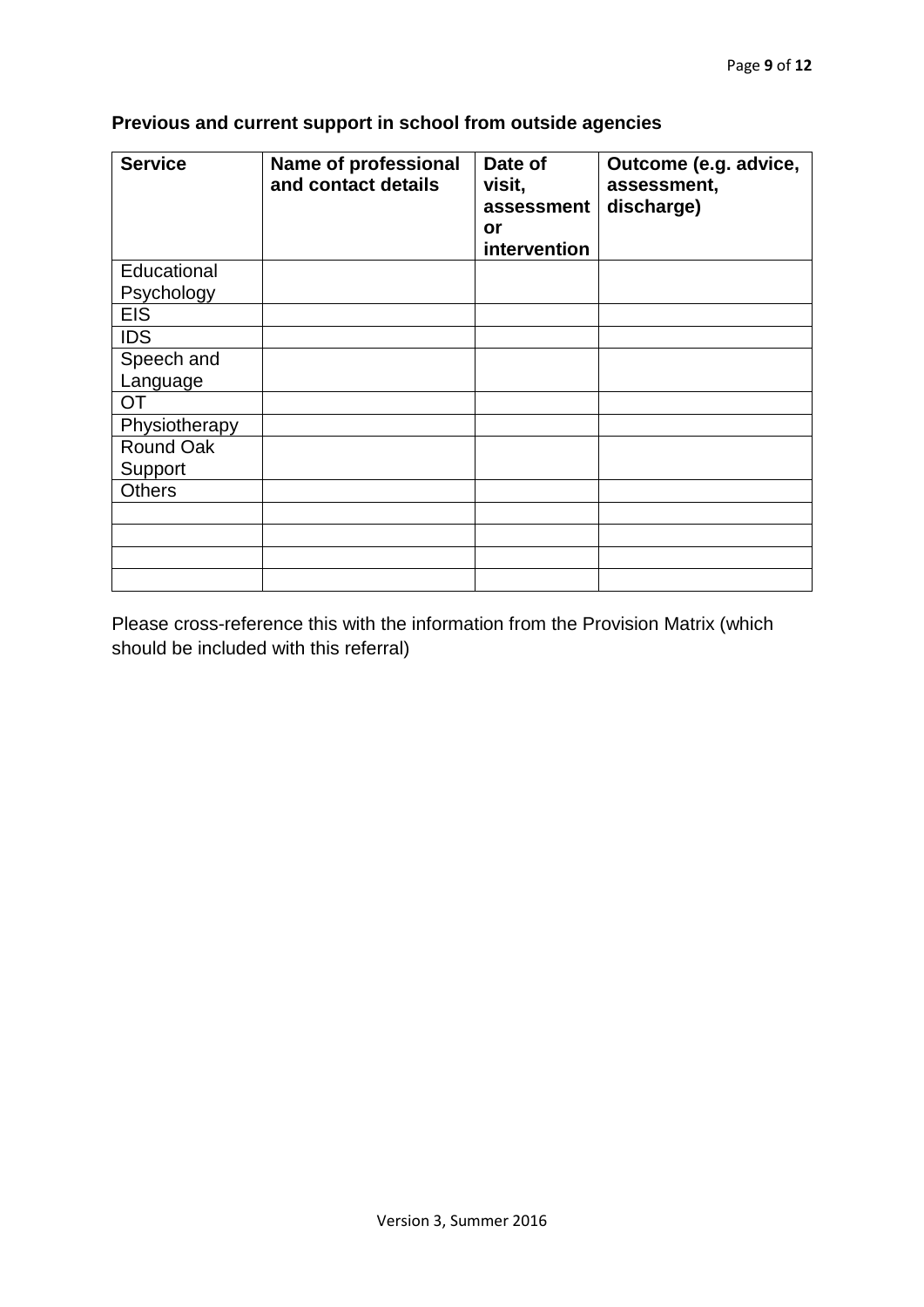#### **Attainment and achievement**

Early Years Foundation Stage Curriculum Levels: Date of Assessment:

| <b>Personal Social</b><br>and Emotional<br>Development | Communication<br>and Language | Physical<br>Development |
|--------------------------------------------------------|-------------------------------|-------------------------|
|                                                        |                               |                         |

#### Last Reported National Curriculum Attainments/P Levels: Date NC Year

| <b>English Reading</b> | <b>English Writing</b> | <b>Maths</b> | <b>Science</b> |
|------------------------|------------------------|--------------|----------------|
|                        |                        |              |                |
|                        |                        |              |                |

| <b>Current Attainment</b> |                        | Date         | NC Year |
|---------------------------|------------------------|--------------|---------|
|                           |                        |              |         |
| <b>English Reading</b>    | <b>English Writing</b> | <b>Maths</b> | Science |
|                           |                        |              |         |
|                           |                        |              |         |

#### Level of Progress

Please provide details of last 3 years' progress, and information with regards to the school's method of tracking progress if National curriculum Levels are not used

| Date | English<br>Reading | <b>English Writing</b> | Maths | Science |
|------|--------------------|------------------------|-------|---------|
|      |                    |                        |       |         |
|      |                    |                        |       |         |
|      |                    |                        |       |         |

#### **Additional progress information must be attached from school data tracking systems**

Qualifications achieved to date:

(GCSEs, Asdan, A levels, BTec etc.)

| Qualification | <b>Grade Achieved</b> | Date Achieved |
|---------------|-----------------------|---------------|
|               |                       |               |
|               |                       |               |
|               |                       |               |
|               |                       |               |

(A printout may be attached if appropriate)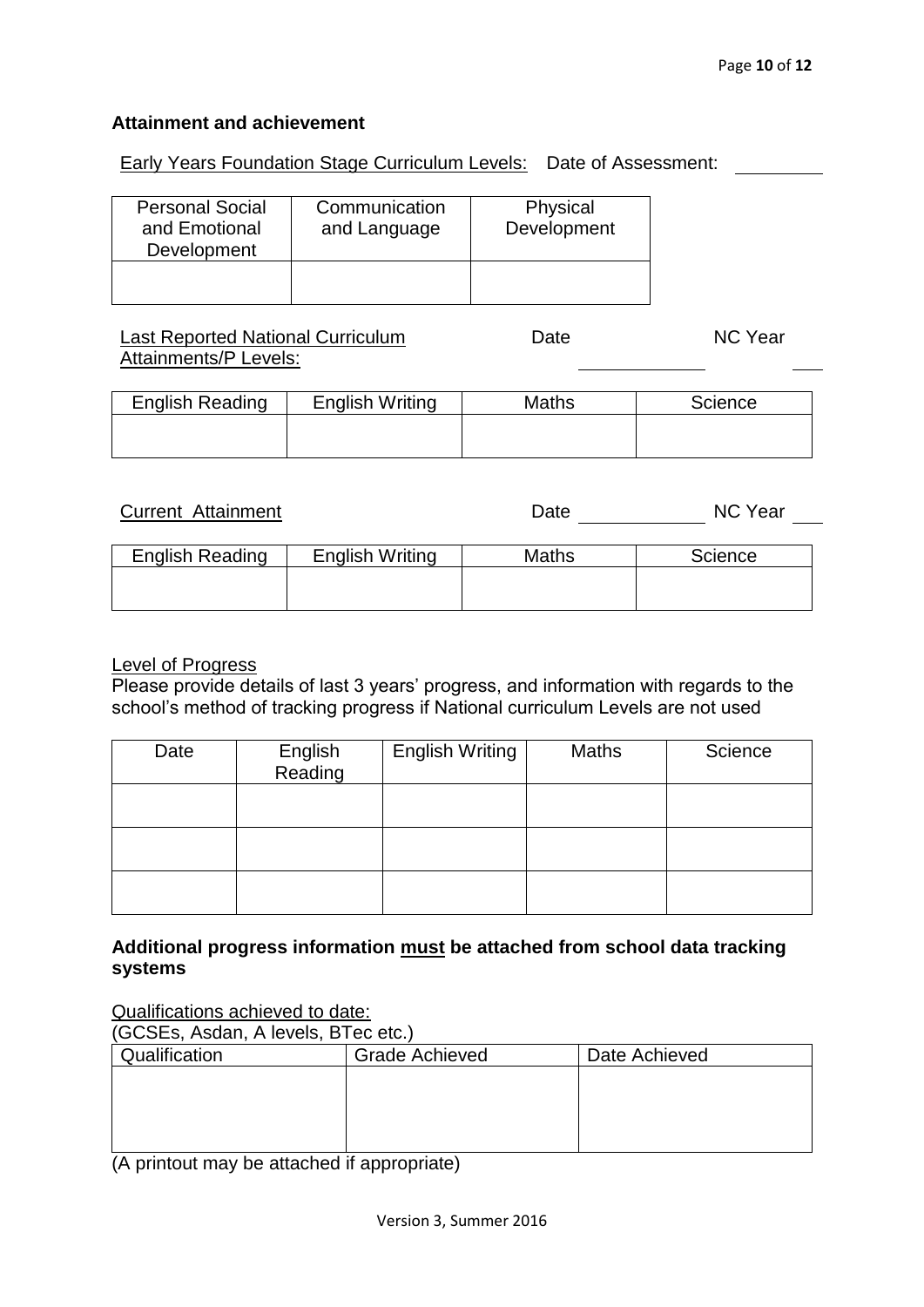### **History of Test Data:**

This section **must** be completed for all referrals All test data must be included in chronological order. Standardised scores and percentiles must be given.

| Name of Test | Date | Standardised<br>score | Percentile | Date | Standardised<br>score | Percentile | Date | Standardised<br>score | Percentile |
|--------------|------|-----------------------|------------|------|-----------------------|------------|------|-----------------------|------------|
|              |      |                       |            |      |                       |            |      |                       |            |
|              |      |                       |            |      |                       |            |      |                       |            |
|              |      |                       |            |      |                       |            |      |                       |            |
|              |      |                       |            |      |                       |            |      |                       |            |
|              |      |                       |            |      |                       |            |      |                       |            |
|              |      |                       |            |      |                       |            |      |                       |            |

**Please attach additional school data / information regarding progress, objectives, attainment and outcomes**